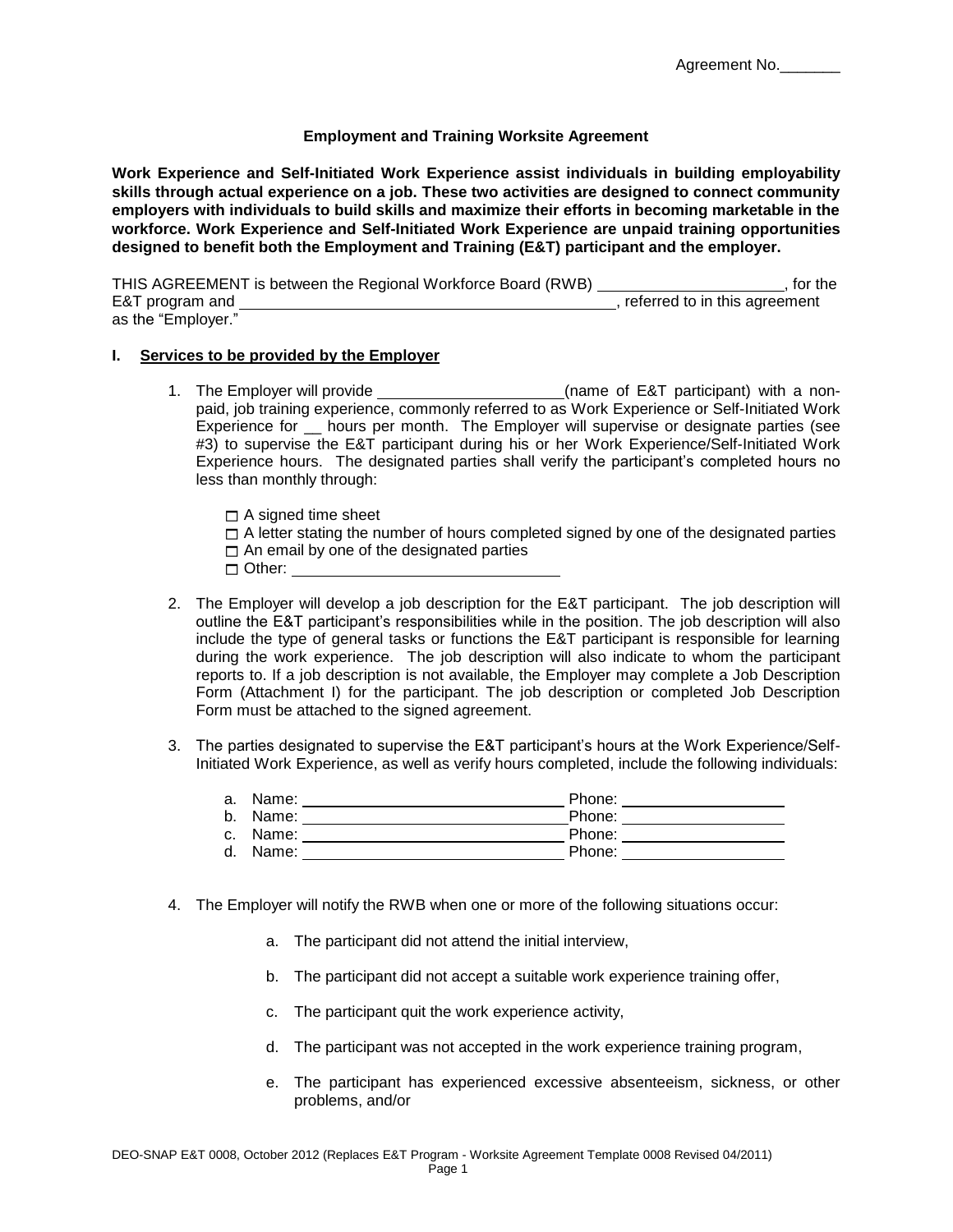- f. The participant has secured employment with the Employer.
- 5. The Employer must provide the necessary instruction, supervision and equipment needed for the participant to perform the assigned job duties.
- 6. The Employer must provide the same working conditions to the E&T participant as other employees who work for the employer. Workers' Compensation, but not benefits or salaries, will be provided as stated in Section II.
- 7. The Employer shall not, as stated in federal law, displace any employee by a E&T participant. This includes partial displacement such as reduction in the hours of non-overtime work, wages or employment benefits. No participant shall be hired or remain working in any position when the same or equivalent position is vacant for any of the following reasons:
	- ◆ A hiring freeze;
	- When any regular employee is laid-off from the same or equivalent position, or
	- When the regular employee has seniority rights to that position as outlined in the Employer's personnel policy or agreement.

## **II. Services to be provided by the RWB**

- 1. The RWB will work with the E&T participant to ensure the recommended hours with the worksite is within the limits of federal law.
- 2. The RWB will work with the Employer to resolve issues associated with the engagement of the E&T participant named in this agreement while at the Work Experience/Self-Initiated Work Experience.
- 3. The RWB will provide Worker's Compensation liability and/or claims coverage for the named E&T participant participating in the Work Experience/Self-Initiated Work Experience training opportunity for the duration the participant is enrolled in the E&T program.

## III. **The Employer and the RWB Agree**:

Address:

- 1. This agreement shall begin on \_\_\_\_\_\_\_\_\_\_\_\_\_\_\_\_ or the date this agreement is signed by both parties, whichever is later.
- 2. This agreement may be terminated by either party without cause, by giving a 30-day notice. If the Employer designates a new supervising party or contact, the Employer will notify the RWB within 48 hours. If the RWB designates a new contact, the RWB will notify the Employer within 48 hours.
- 3. The RWB contact person is: <u>Phone: Phone:</u> Phone: Phone: Phone: Phone: Phone: Phone: Phone: Phone: Phone: Phone: Phone: Phone: Phone: Phone: Phone: Phone: Phone: Phone: Phone: Phone: Phone: Phone: Phone: Phone: Phone: P

| , , , , , , , , , , , , , , , |  |
|-------------------------------|--|
| $\sim$<br>۰.,<br>◡៲៶          |  |

4. The Employer's contact person is: Phone: